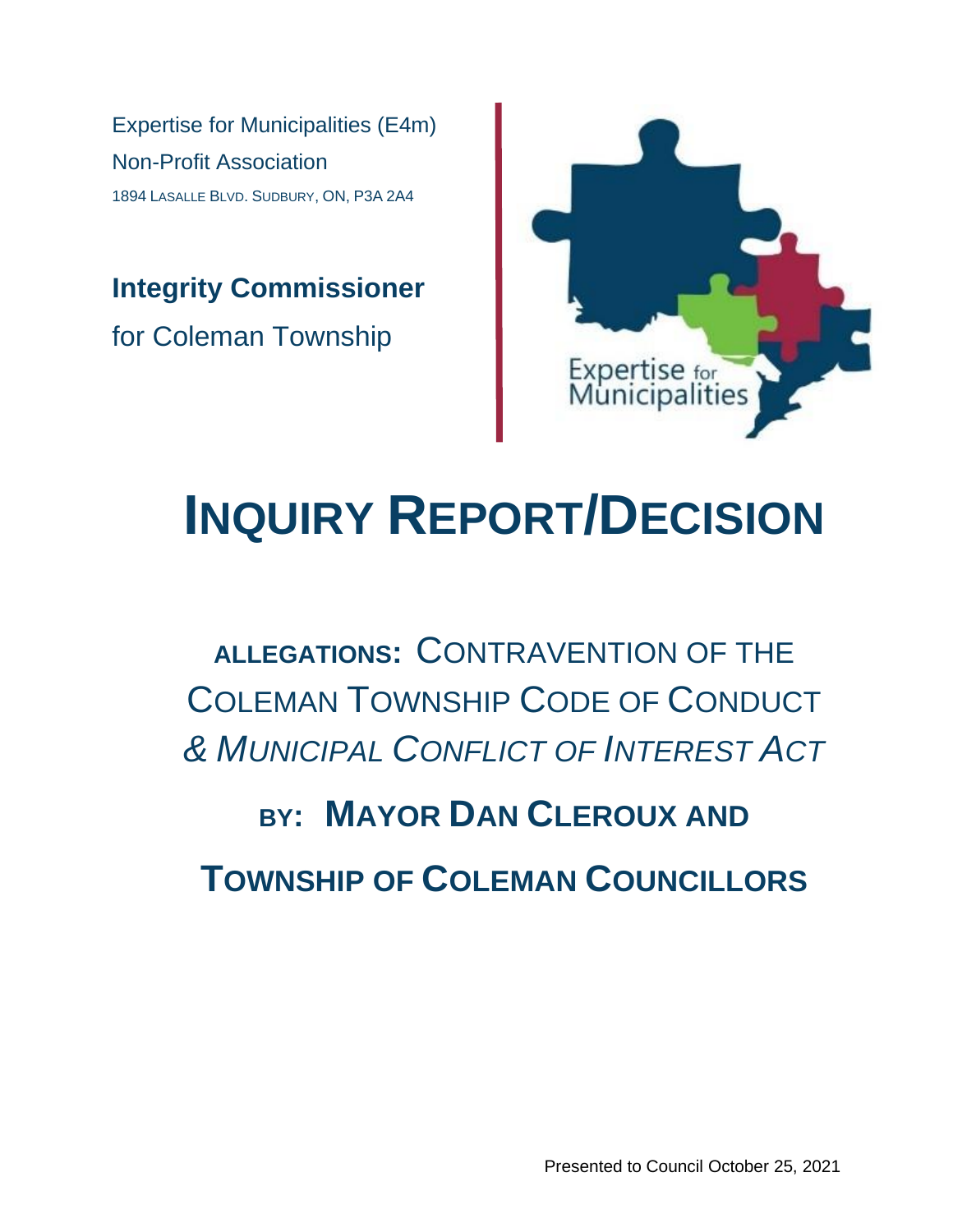#### **I. REQUEST and APPLICATION FOR INQUIRY**

- [1] On March 3, 2021, E4m as Integrity Commissioner received both a formal Request for Inquiry with respect to the Coleman Township's Code of Conduct – Bylaw 19-09 ("Code of Conduct") as well as an Application for Inquiry with respect to the *Municipal Conflict of Interest Act* ("*MCIA")* from a member of the public ("Applicant") who alleged that members of Council were in contravention of both of these pieces of legislation and as detailed in [2] and [3].
- [2] The Request for Inquiry (hereinafter the "Request") comprised two (2) allegations of contravention of Section 13.2 of the Code of Conduct as follows:

a) with respect to Mayor Dan Cleroux ("Mayor Cleroux"), an elected member of Council ("Council") for Coleman Township ("Township"), the Applicant alleged that Mayor Cleroux potentially contravened the Code of Conduct by declaring a conflict of interest with respect to a closed session discussion on January 2, 2019, surrounding a lawsuit the Township was named in, and then not declaring a conflict at any future discussions related to the same lawsuit;

b) with respect to members of Council, it was alleged that the Mayor and Councillors placed internet towers in close proximity to their homes, and purposely excluded a specific geographic area of the Township.

- [3] The Application for Inquiry with respect to the *Municipal Conflict of Interest Act* (the "MCIA") alleged that Sections 5, 5.1 and 5.2 of the *MCIA* were contravened by Mayor Cleroux with respect to the lawsuit as described in [2a)] and by Mayor Cleroux along with Councillors Perry, Cote and Marcella with respect to the location of internet towers within the Township.
- [4] The Applicant is a member of the public and an elector under the *MCIA* and was therefore entitled to make an Application for an inquiry under sections 223.4 and 223.4.1 of the *Municipal Act*.
- [5] With respect to the allegations identified in [3] the Applicant declared that the Application was made within six (6) weeks of the Applicant becoming aware of the alleged contravention, which is a requirement of the *MCIA*.

#### **II. FINDINGS/CONCLUSION**

- [6] After conducting the preliminary review and considering the evidence before us, we will not be undertaking a full inquiry into this matter.
- [7] The evidence before us at this time does not rise to a violation of the *MCIA* by Mayor Cleroux or the other three (3) members of Council. Further, we do not find that there is sufficient evidence before us to consider this matter a breach of the Code of Conduct. This matter is therefore dismissed.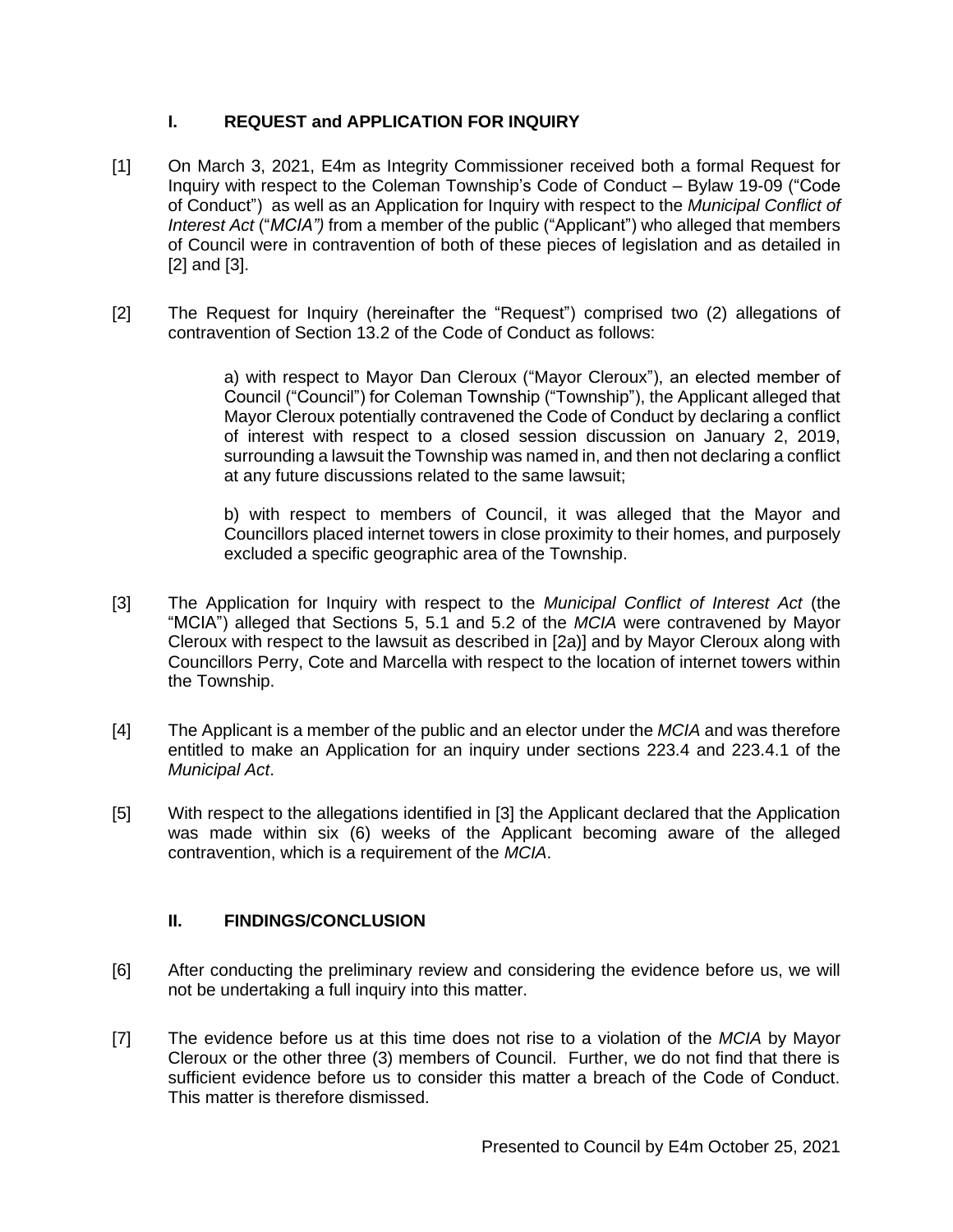- [8] When the Integrity Commissioner conducts an inquiry into allegations that a Member of Council contravenes the *MCIA*, they must publish reasons if they will not be taking the Member to Court. We did not conduct an inquiry into this matter. Our preliminary review indicated that Mayor Cleroux did not contravene the *MCIA,* and we will not be conducting a full inquiry or taking the matter to court.
- [9] If the Applicant still feels that there has been a contravention of the *MCIA,* contrary to our finding, they can make an application to the Court at their own expense to seek redress before the Courts.

#### **III. INQUIRY PROCESS**

- [10] Upon receipt of the Request and the Application, we completed an initial review of the statutory declaration and the accompanying material submitted by the Applicant and upon finding the Application properly considered by us, we conducted a preliminary review of the allegations to determine if there were sufficient grounds to conduct a full inquiry.
- [11] The matters were assigned to Jane Martynuk (the "Investigator"), an investigator with Investigative Solutions Network ("ISN") as an agent of the Integrity Commissioner to crystalize the complaint and to consider if a full inquiry was necessary. The Investigator interviewed the Applicant, Mayor Cleroux and a number of witnesses and considered the following bylaws, policies and other material related to the allegations in conjunction with the Code of Conduct:
	- 1. The Corporation of the Township of Coleman By-Law No.16-35 the proceedings of Council, the conduct of its members and the calling of meetings
	- 2. Special Council Meeting Minutes January 2, 2019
	- 3. Audio recording of Council Meeting July 13, 2020
	- 4. Regular Council Meeting Minutes July 13, 2020
	- 5. Special Council Meeting Minutes August 4, 2020
	- 6. Regular Council Meeting Minutes October 26, 2020
	- 7. Regular Council Meeting Minutes December 7, 2020
	- 8. Regular Council Meeting Minutes March 1, 2021
	- 9. Regular Council Meeting Minutes September 14, 2020
	- 10. Regular Council Meeting Minutes September 28, 2020
	- 11. Special Council Meeting Minutes October 9, 2020
	- 12. Regular Council Meeting Minutes October 13, 2020
	- 13. Regular Council Meeting Minutes October 26, 2020
	- 14. The Corporation of the Township of Coleman By-Law No. 20-44 agreement with Quantum Xpress Ltd to operate a communication tower within the Township (on Township owned tower)
	- 15. Staff Report dated 2021-03-02 Parolink Internet Service Plan
	- 16. Coleman Township Website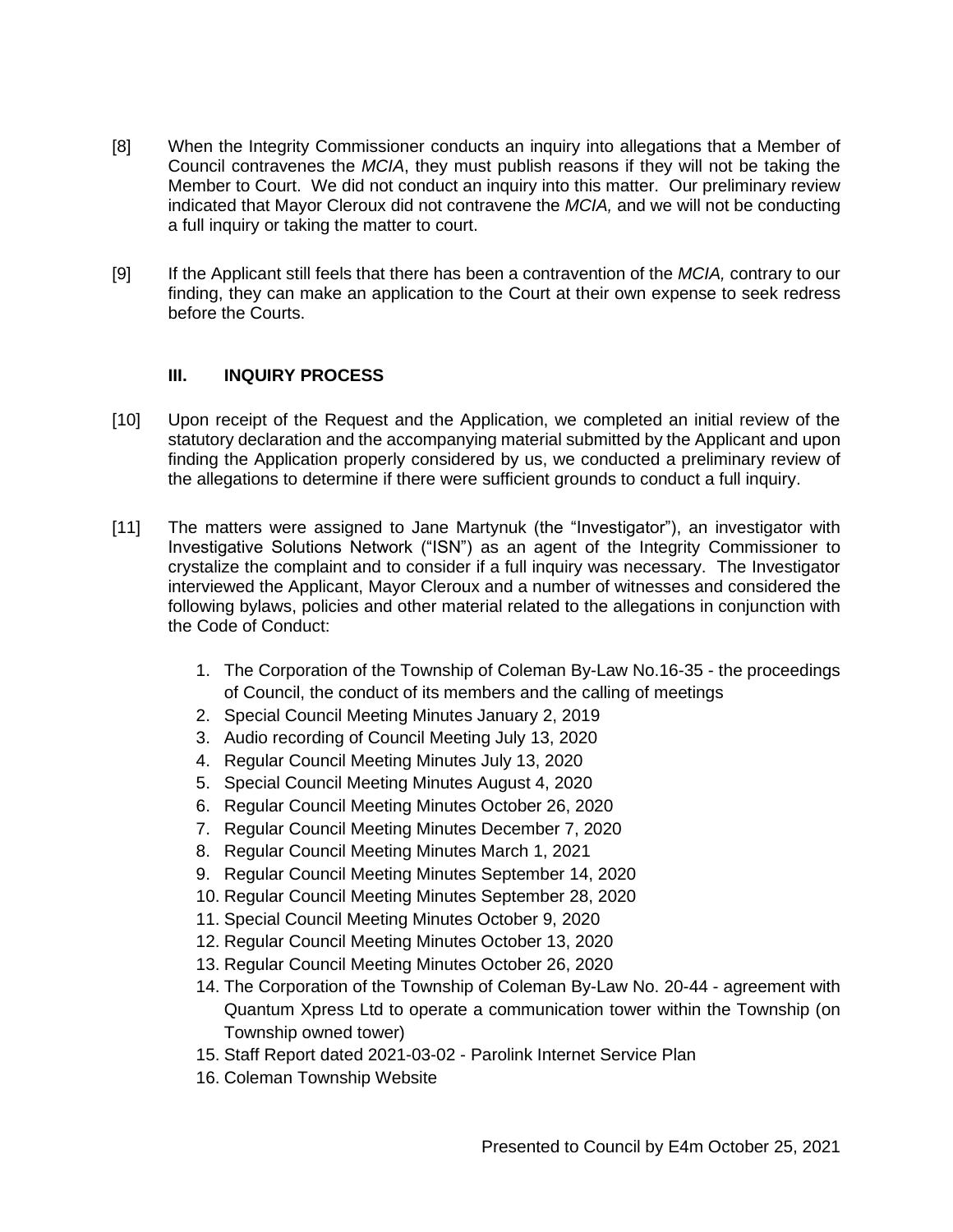[12] The Applicant provided additional information unrelated to the matter before us and it has not been recorded or considered in this report.

#### **IV. FINDINGS OF FACT**

[13] The circumstances that gave rise to the request for inquiry are related to a declaration of a conflict of interest regarding a legal matter related to the Applicant and the selection of locations for internet communication towers that benefitted members of Council.

#### **Declaration of Pecuniary Interest By Mayor Cleroux**

[14] At the January 2, 2019, Special Council meeting, Mayor Cleroux declared a conflict of interest with respect to an in-camera item and then did not declare a conflict at future incamera discussions of the same topic.

Mayor Cleroux, when apprised of all of the facts, sought legal advice from his own lawyer, who advised that he did not have a pecuniary interest. Subsequently, Mayor Cleroux participated when Council considered the legal matter involving the Applicant.

#### **Placement of Internet Service Towers**

- [15] The Applicant alleged that Council in essence discriminated against a specific geographic area of the Township when it came to the placement of internet service towers. And further that the Mayor and three (3) Township Councillors had a conflict of interest with respect to the placement of the internet service towers.
- [16] The Township does not provide internet service to the public. Such service is provided by third parties.
- [17] Quantum Xpress ("Internet Contractor") a third party, was interested in locating towers within the Township that would provide improved internet access for the Township as a whole.
- [18] Council did make decisions regarding internet service in the Township, however, it was specifically related to Council approving the entering into of an agreement with the Internet Contractor to possibly locate equipment on a Township-owned tower.
- [19] Some of the locations proposed by the Internet Contractor during various briefings with Council were in the geographic areas where members of Council reside.
- [20] Council was advised by the Internet Contractor that the geographic area that was alleged to be discriminated against had significantly more challenges (topographic and others). Efforts to continue to find a suitable location for this area were supported by Council.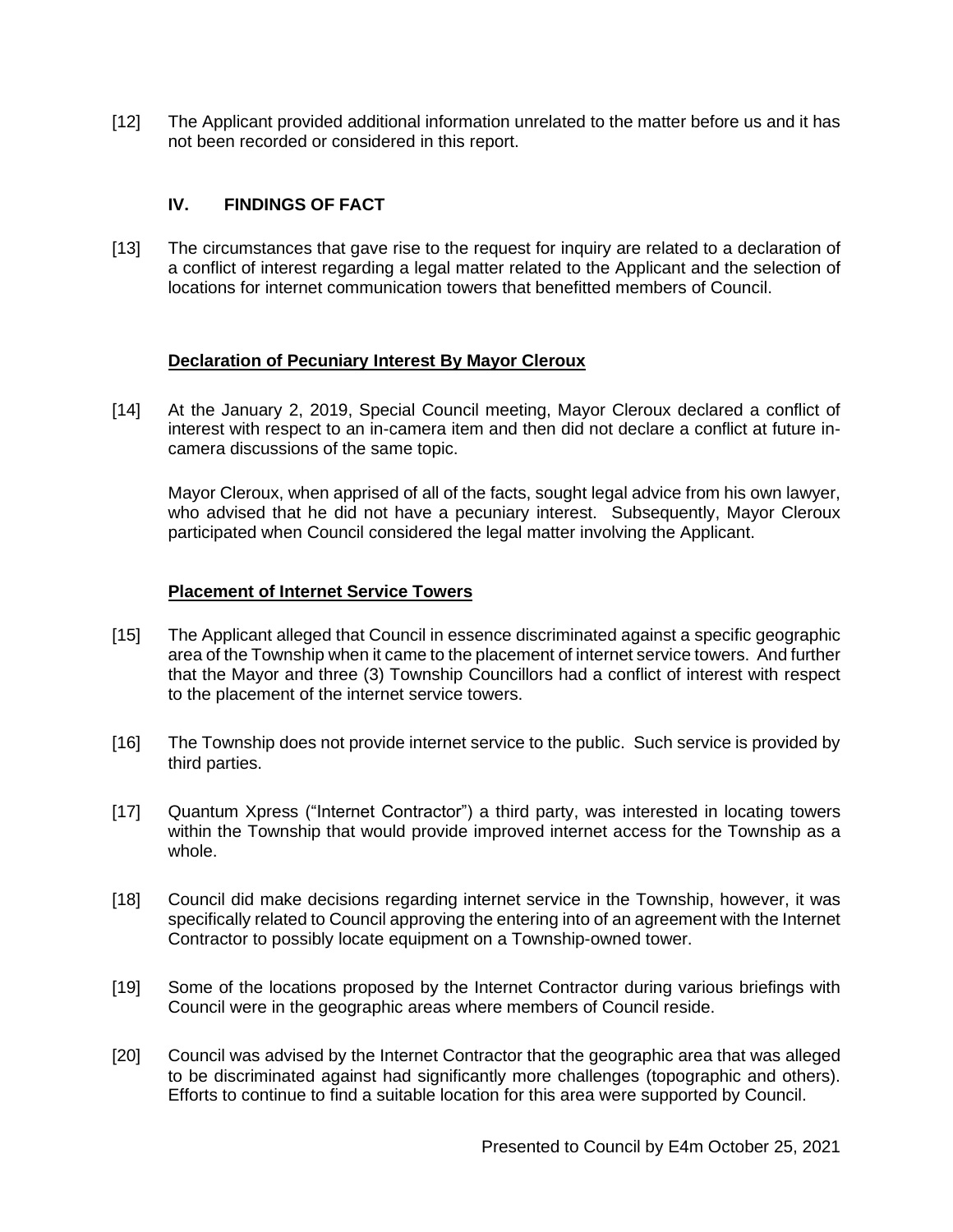[21] The final decision to proceed with any tower location was a business decision made by the Internet Contractor.

#### **V. ANALYSIS**

- [22] The *Municipal Act* requires that for the Integrity Commissioner to consider a matter under the *MCIA,* the individual applying must attest to the fact that they became aware of the situation in the previous  $\sin(6)$  weeks. The Applicant swore a declaration that they discovered the *MCIA* contraventions on March 2, 2021, and filed the application on March 11, 2021, thereby meeting the timeframe.
- [23] We wish to note, we have not considered the veracity of the statutory declaration in this matter. Had the matter been referred to a full inquiry we would have first ensured the statutory declaration to be true.
- [24] In the current circumstance, we only considered whether or not there was a pecuniary interest as described by the Applicant.

#### **Code of Conduct**

[25] The Code of Conduct states that *"No Member shall use his or her office or position to influence or attempt to influence the decision of any other person, for the Member's private advantage, the private advantage of the Member's parent, child, spouse, staff member, friend or associate, business or otherwise or the disadvantage of others. No Member shall attempt to secure preferential treatment beyond activities in which Members normally engage on behalf of their constituents as part of their official duties. No Member shall hold out the prospect or promise of future advantage through the Member's supposed influence within Council in return for any action or inaction."*

#### **Pecuniary Interest**

- [26] The *MCIA* prohibits Councillors from acting, even from influencing matters where they have a pecuniary interest "*before, during or after" the meeting*<sup>1</sup> .
- [27] The primary issue for analysis is whether the Mayor contravened the *MCIA*, when he participated in discussions and/or decisions or attempted to influence those decisions related to the in-camera matter and whether the Mayor and three (3) members of Council contravened the *MCIA* when they made decisions about the location of internet tower sites.

<sup>1</sup> *Municipal Conflict of Interest Act*, R.S.O. 1990 C.M.50 s.5(1)(c).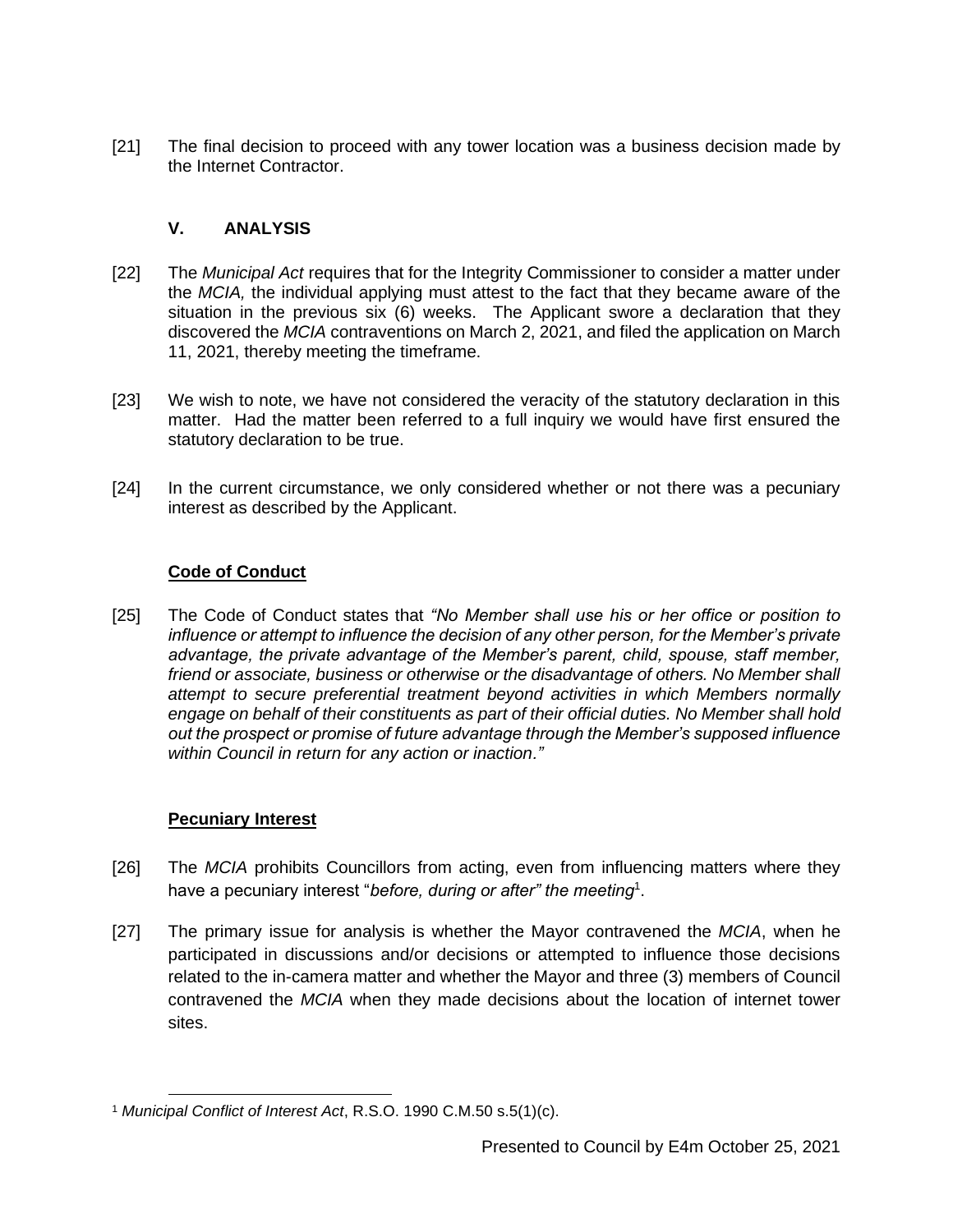[28] "Pecuniary Interest" is not defined in the *MCIA* however, the Courts have interpreted it to mean a financial interest, or an interest related to or involving money. It does not matter whether the financial interest is positive or negative and when considering the existence of a "Pecuniary Interest", it also does not matter the quantum of the interest.

> "Pecuniary Interest" is not defined in the [*Municipal Conflict of Interest Act*, R.S.O. 1990, c. M.50], but it has been held to be a financial, monetary, or economic interest; and is not to be narrowly defined<sup>2</sup>.

> A pecuniary Interest [as used in s. 5(1) of the *Municipal Conflict of Interest Act*, R.S.O. 1990, c. M.50] is a particular kind of interest. In *Edmonton (City) v. Purves* (1982), [18 M.P.L.R. 221.](https://nextcanada.westlaw.com/Link/Document/FullText?findType=Y&pubNum=5230&serNum=1982170845&originationContext=document&transitionType=DocumentItem&contextData=(sc.Search)).. (Q.B.), at p. 232 [M.P.L.R.] Moshansky J. turns to the Shorter Oxford English Dictionary definition of "pecuniary" as "of, belonging to, or having relation to money."

- [29] A Member may have a **Direct Pecuniary Interest** where the matter being considered by Council affects the Member's own finances. A Member may have an **Indirect Pecuniary Interest** where they are a shareholder of a private corporation or have a controlling interest in a public corporation (i.e., director, significant shareholder) or is a "member of a body" that has a pecuniary interest in the matter being considered by Council or the Member is a Partner of a person or is in the employment of a person or body that has a pecuniary interest in the matter. A Member may have a **Deemed Pecuniary Interest** where a matter being considered affects the finances of a Member's parent, spouse or child [as defined by the *MCIA*].
- [30] Section 5 of the *MCIA* requires that when a member of Council has a pecuniary interest with a matter that Council is considering, they must disclose not only that they have a pecuniary interest in the matter, but they must also explain the general nature of the interest. Additionally, they are prohibited from taking part in the discussion or any vote on the matter or from influencing the vote.

#### *When present at meeting at which matter considered*

**5** (1) Where a member, either on his or her own behalf or while acting for, by, with or through another, has any pecuniary interest, direct or indirect, in any matter and is present at a meeting of the council or local board at which the matter is the subject of consideration, the member,

(a) shall, prior to any consideration of the matter at the meeting, disclose the interest and the general nature thereof;

<sup>2</sup> *Mondoux* v. *Tuchenhagen* (2011), 284 O.A.C. 324, [2001] O.J. No. 4801, 88 M.P.L.R. (4th) 234, 2011 CarswellOnt 11438, 2011 ONSC 5398, 107 O.R. (3d) 675 (Ont. Div. Ct) at para. 31, Lederer J. (Gordon J. concurring).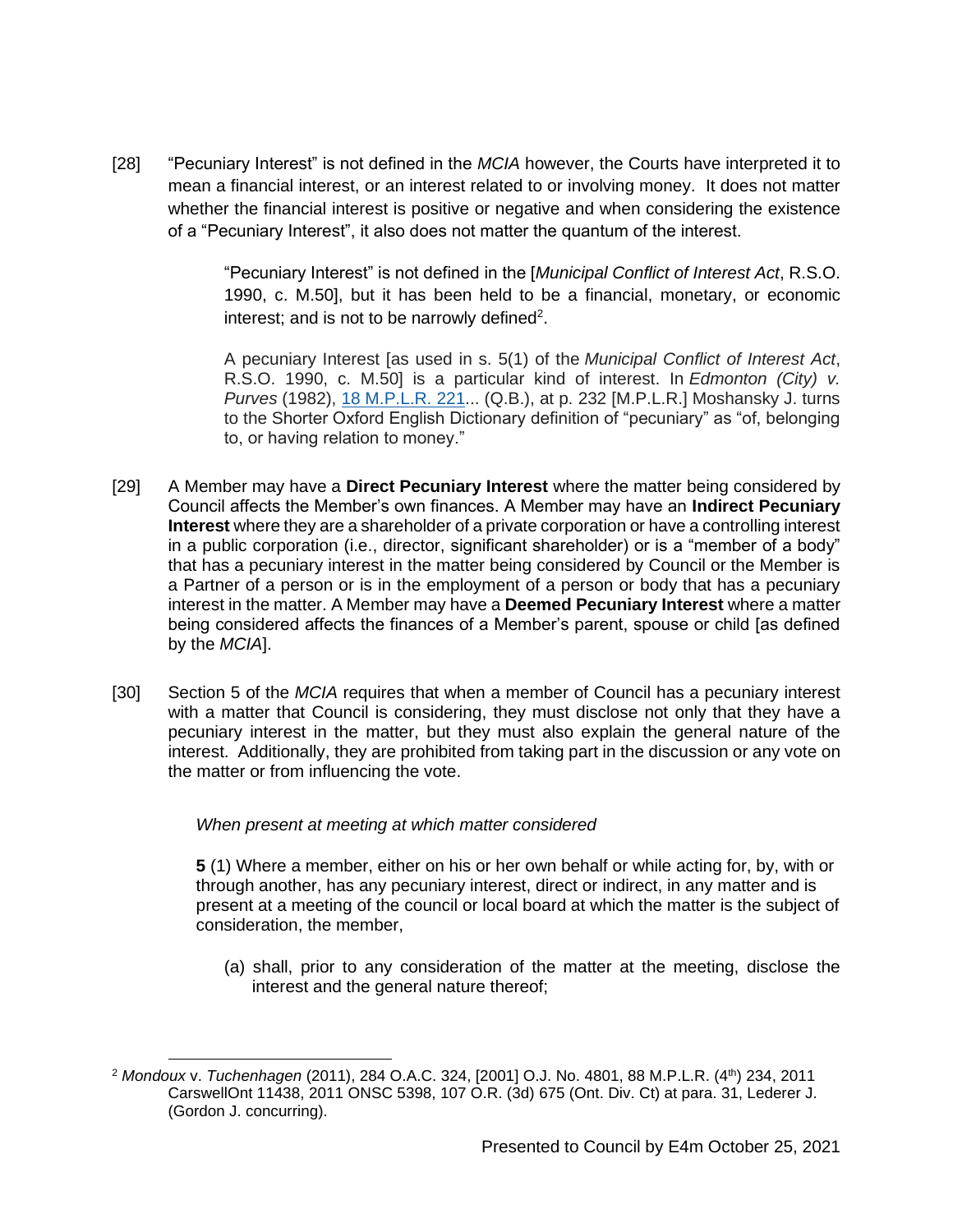- (b) shall not take part in the discussion of, or vote on any question in respect of the matter; and
- (c) shall not attempt in any way whether before, during or after the meeting to influence the voting on any such question. R.S.O. 1990, c. M.50, s. 5 (1).
- [31] Section 5.1 of the *MCIA* requires a member to file a written statement of conflict when he has a prohibited pecuniary interest.
- [32] We also considered section 4 of the *MCIA.* Section 4 describes circumstances when a Member having a pecuniary interest is "excepted" from having to disclose the interest. More specifically, we considered section 4 (j) which states:

*By reason of the member having a pecuniary interest which is an interest in common with electors generally;* 

[33] The *MCIA* does not define electors generally. The Courts have defined it as a subset of electors that would be affected by the matter:

> *[42] The meaning of the word "generally", as found in the [MCIA,](https://www.canlii.org/en/on/laws/stat/rso-1990-c-m50/latest/rso-1990-c-m50.html) has been addressed with greater precision [Ennismore (Township) (Re), [1996] O.J. No. 167, 31 M.P.L.R. (2d) 1 (Gen. Div.)]:*

> *The word "generally" used in [Section 4\(](https://www.canlii.org/en/on/laws/stat/rso-1990-c-m50/latest/rso-1990-c-m50.html#sec4_smooth)j) indicates to me that the electors to be regarded, when applying the section, are to be of a certain class or order. It is apparent to me that the authorities, together with the language and intended general purpose of the [Municipal Conflict of Interest Act,](https://www.canlii.org/en/on/laws/stat/rso-1990-c-m50/latest/rso-1990-c-m50.html) establish that the class or order must be those electors in the area in question who are "affected" by the matter. It is those affected electors that are to be regarded when considering the issue of conflict of interest and not necessarily all the electors.<sup>3</sup>*

#### **Declaration of Pecuniary Interest By Mayor Cleroux**

- [34] The Applicant alleged that Mayor Cleroux contravened the *MCIA* when he declared a pecuniary interest in an in-camera legal matter and then when the matter was considered at later dates, he did not declare.
- [35] Mayor Cleroux sought legal advice and acted upon that advice.
- [36] The legal matter considered in closed session by Council on January 2, 2019, did not name Mayor Cleroux as a party nor did any individuals named, trigger a deemed pecuniary interest on behalf of Mayor Cleroux.

<sup>3</sup> *Mondoux* v. *Tuchenhagen* (2011), 284 O.A.C. 324, [2001] O.J. No. 4801, 88 M.P.L.R. (4th) 234, 2011 CarswellOnt 11438, 2011 ONSC 5398, 107 O.R. (3d) 675 (Ont. Div. Ct) at para. 32, Lederer J. (Gordon J. concurring).